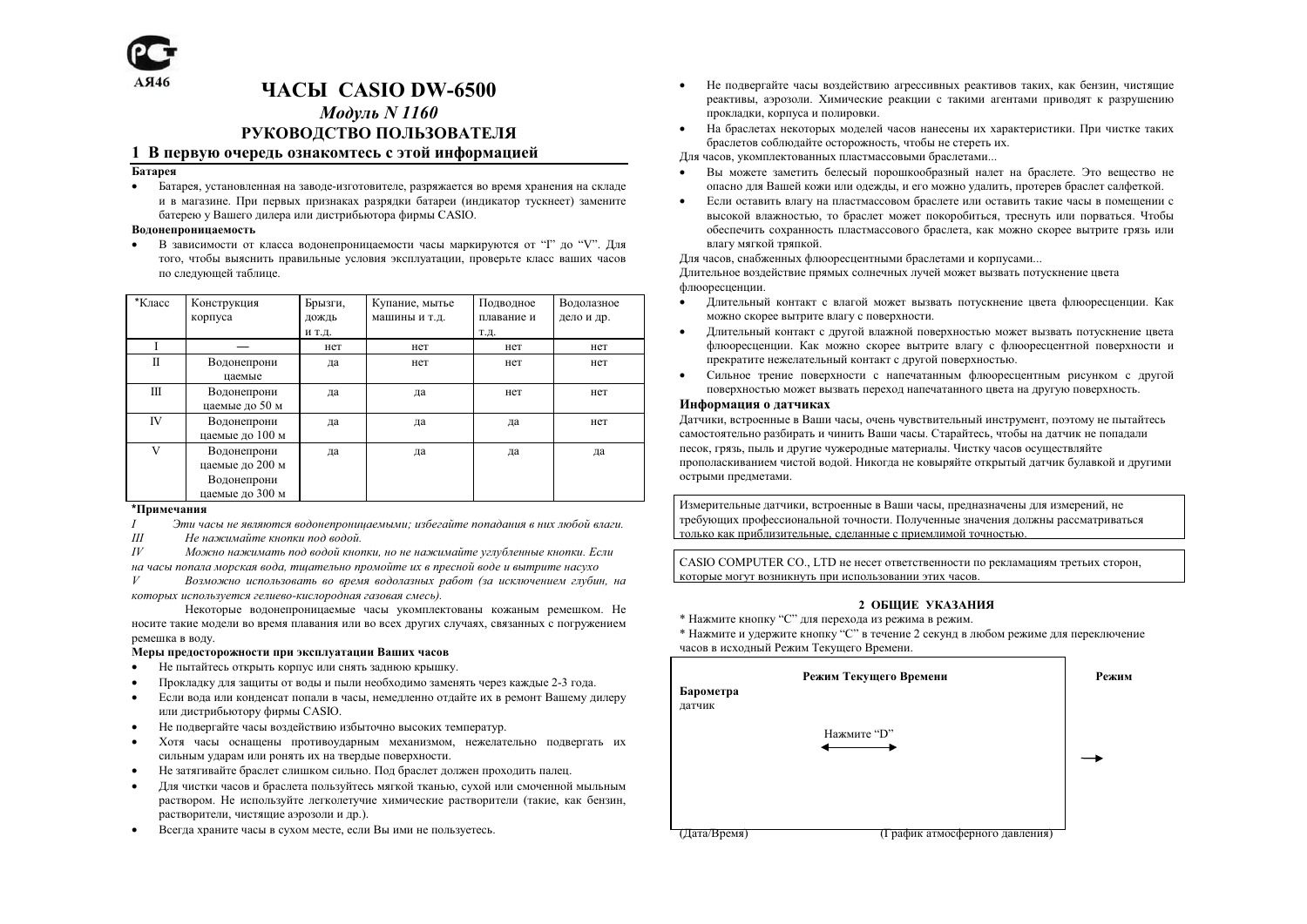

В этом режиме Вы можете установить время и дату, войдите в него, используя кнопку "С".

\* В Режиме Текущего времени нажмите кнопку "В" для подсветки экрана.

\* Подробная информация о графическом дисплее содержится в разделе "Графические показания барометра".

#### Установка времени и даты 1. В Режиме Текушего времени нажмите кнопку "D"

графический дисплей день недели месяц-дата

часы минуты

для появления изображения Дата/ Время.

2. Нажмите кнопку "А" в Режиме Текущего времени.

Секунды замигают на дисплее. будучи выбранными для установки.

3. Нажмите кнопку "С" для перехода мигающего

значения из разряда в разряд в следующей последовательности:



\* Во время мигания какого-либо разряда нажмите кнопку "В" для переключения между 12-и 24-часовым форматами.

4. В то время, когда цифры в разряде секунд будут находиться в мигающем состоянии (в котором они могут быть Вами изменены), нажмите кнопку "D", чтобы осуществить их переустановку в положение "00". Если вы нажмете кнопку "D" в то время, когда значение секунл булет нахолиться в лиапазоне от "30" ло "59", то одновременно с переустановкой секунд в положение "00", к значению минут будет добавлена "1". Если значение секунд в этот момент будет находиться в диапазоне от 00" до "29", то значение минут останется без изменений.

5. В то время, когда цифры в любых других разрядах (за исключением секунд) будут находиться в мигающем состоянии ( в котором они могут быть Вами изменены), нажмите кнопку "D", чтобы увеличить их значение. Когда мигает день недели, нажмите кнопку "D" для перехода к следующему дню. Удержание в нажатом состоянии этой кнопки позволяет изменять показания на более высокой скорости.

6. После того, как вы установите время и дату, нажмите кнопку "А", чтобы вернуться в исходный Режим Текущего Времени.

\* Часы не лелают поправку для високосного года. Будьте внимательны, и если существует 29 февраля, установите его принудительно.

\* Если в течении нескольких минут (во время мигания цифр выбранного вами разряда) вы не нажмете ни одну из кнопок, то мигание прекратиться, а часы автоматически вернутся в исходный Режим Текущего Времени.

# 4. ФУНКНИИ БАРОМЕТРА

В этих часах имеется специальный датчик, который используется для измерения атмосферного давления. Показания давления можно переключить между гекто-паскалями / миллибарами\* и дюймами ртутного столба. При необходимости Вы можете выполнить калибровку этого

# латчика.

\* В олних странах эта величина называется гекто-паскалями, а в лругих - миллибарами, эти елиницы ничем не отличаются лруг от лруга, 1 гПа = 1 мб. В данном описании будет использовано обозначение 1 гПа/ мб.

# Внимание:

Барометр, встроенный в Ваши часы, определяет изменения атмосферного давления, которые затем Вы можете использовать для составления собственного прогноза погоды. Этот барометр не предназначен для использования в качестве точного прибора для составления официальных прогнозов погоды.

# Как считать показания барометра

- Атмосферное давление отображается изменением состояния барометра, и Вы можете  $\bullet$ составить прогноз погоды с приемлемой точностью по показаниям монитора.
- Атмосферное давление, которое публикуют в газетах и объявляют по телевидению  $\bullet$ измеряется для высоты над уровнем моря 0 м.

# Примеры использования барометра

- Измерение барометрического изменения при планировании длительной экскурсии.  $\bullet$
- Перел тем, как отправиться в горы. Вы можете опреледить возможный характер  $\bullet$ приближающейся погоды, проанализировав показания барометра. встроенного в Ваши uacti
- $\blacksquare$ Вы можете составить прогноз погоды, готовясь к игре в гольф или каким-либо другим мероприятиям на свежем воздухе.

# 4-1 Переключение между гекто-паскалями/миллибарами и миллиметрами ртутного столба

- 1. Используйте кнопку "С" для входа в Режим Барометра. Индикатор режима
- 2. Нажмите и удержите кнопки "А" и "С" до тех пор пока атмосферного давления не замигает на экране.
- 3. Нажмите кнопку "С" для выбора между гекто-паскалями/ миллибарами и люймами ртутного столба.
- 4. После того как Вы выбрали единицы измерения, нажмите кнопку "А" для возвращения в Режим Барометра.

# 4-2 Функция проверки атмосферного давления

Функция проверки атмосферного давления автоматически измеряет давление каждые 3 часа (начиная с полуночи). Результаты измерения показываются на графическом дисплее, чтобы Вы с первого взгляла могли увидеть их изменения.

\* Измерения осуществляются каждые 3 часа (начиная с полуночи). Берется три 3-секундных показания и среднее из этих показаний появляется на экране в качестве измеренной величины. \* График атмосферного давления появляется на лисплее в Режиме Текушего времени.

# Показание графика атмосферного давления

Используйте кнопку "С" для того чтобы войти в Режим Текущего времени и после этого кнопку "D" для вывода на дисплей графика атмосферного давления.

Пример: Текущее время составляет 10:58 вечера.

Графический дисплей

полнимается без изменений палает

График атмосферного давления Графический дисплей также



величина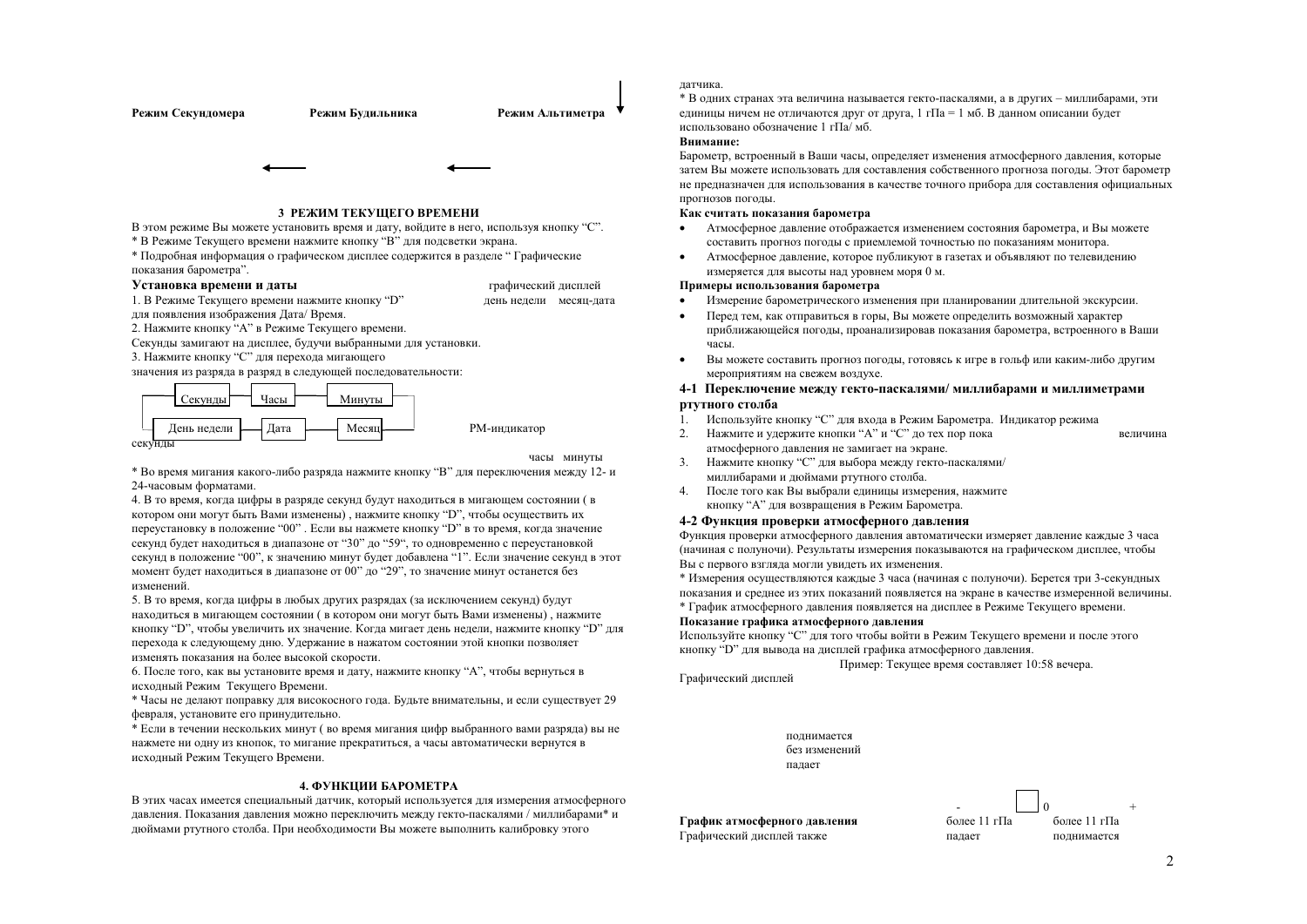| показывает изменения  |           | 6 - 10 г $\Pi$ а         |                          | 6 - 10 г $\Pi$ а         |
|-----------------------|-----------|--------------------------|--------------------------|--------------------------|
| между более поздними  |           | падает                   |                          | поднимается              |
| показаниями барометра | 4 - 5 гПа |                          | $4 - 5$ r <sub>IIa</sub> |                          |
| и предыдущими         |           | палает                   |                          | поднимается              |
|                       |           | $2 - 3$ r <sub>IIa</sub> |                          | $2 - 3$ r <sub>IIa</sub> |
|                       |           | палает                   |                          | полнимается              |
|                       |           |                          |                          | 1 гПа подает или         |
|                       |           |                          |                          |                          |

1 гПа полнимается

\* График атмосферного давления показывает данные за последние 18 часов.

\* Мигающая точка на лисплее справа указывает на послелнее измерение.

# Использование графика атмосферного лавления

Когда давление в течение не менее 2-х показаний

повышается, это обозначает обшую тенленцию

к улучшению поголы.

Когда атмосферное давление падает в течение 2-х или

более измерений, погода ухудшается.

Ниже описаны условия, при которых происходит скачок в измерениях атмосферного

давления, а на графике появляется разрыв (пустое место).

\* Значение атмосферного давления выходит за пределы рабочего диапазона (600 - 1100 па/мб или 17.70 - 32.45 дюймов рт.ст.)

\* Сбой в работе латчика.

\* Полная разрялка батареи.

Избегайте производить какие-либо изменения текущего времени во время барометрических измерений, происходящих между 30 и 10 секундами перед полуночью, 3:00, 6:00, 9:00, полуднем, 15:00, 18:00 и 21:00. Если Вы все же производили установки в это время, измерение сбрасывается. Следующее измерение не будет производится (и выводиться на график) до тех

пор пока не пройдет 6 часов после установки времени.

# 4-3 Режим Барометра

| В дополнение к измерениям, отображаемым графиком    | графический дисплей  |
|-----------------------------------------------------|----------------------|
| атмосферного давления, в Режиме Барометра можно     | индикатор режима     |
| также просто измерить атмосферное давление. Как     |                      |
| только Вы вошли в Режим Барометра, измерения        |                      |
| производятся каждые 9 секунд для первых пяти минут. |                      |
| После этого измерения производятся каждую минуту.   |                      |
| Вы можете сохранить в памяти текущие показания      |                      |
| барометра в любое время. Вы можете сравнить данные  |                      |
| памяти с новыми показаниями.                        | атмосферное давление |

\* Индикатор режима мигает на экране во время процедуры измерения атмосферного давления. \* Нажмите кнопку "D" в Режиме Барометра для сброса измерительного цикла (измерения начинают производиться каждые 9 секунд в первые пять минут после нажатия кнопки "D" и далее каждую минуту).

\* Атмосферное давление в Режиме Барометра измеряется с шагом 1 гПа/мб (или 0.05 дюймов рт.ст.) в диапазоне 600 - 1100 гПа/мб (или 17.70 - 32.45 дюймов рт.ст.).

\* Если измеряемая величина выхолит за пределы указанного выше диапазона, на дисплее появляется сообщение "FULL". Как только атмосферное давление входит в допустимые рамки, дисплей возвращается к нормальному виду.

\* Если Вы не нажимали на кнопки в Режиме Барометра в течение часа, лисплей автоматически возвращается в Режим Текушего времени.

\* В Режиме Барометра графический дисплей отражает

изменение атмосферного давления. Когда оно падает до

600 гПа/мб и ниже. лальний левый сегмент графика темнеет.

В диапазоне от 951 до 1045 гПа/мб, каждое повышение

на 5 гПа приводит к потемнению следующего сегмента.

графический дисплей

Все сегменты станут темными, когда атмосферное давление достигнет 1046 гПа и выше. Когда в качестве единиц измерения давления установлены дюймы рт.ст., часы производят измерения в гПа/мб и после этого преобразуют величину в выбранные елиницы. Поэтому, перед тем как переключиться в дюймы рт.ст., графический дисплей показывает давление в гПа/мб.

#### Запись величины атмосферного давления в память

В Режиме Барометра нажмите кнопку "В" для записи в

память текущего значения атмосферного давления.

отображаемого на нижнем лисплее. В результате этой

процедуры зафиксированная величина переходит на

верхний лисплей и внизу появляется инликатор МЕМО (память).

\* Вы можете записать в память одновременно только одно значение атмосферного давления. Для записи новой величины нажмите и удержите кнопку "В" до тех пор, пока предыдущее значение исчезнет с лисплея.

#### 4-4 Формат и диапазоны измерений

Диапазон показаний: от 600 до 1100 гПа/мб (или от 17.70 до 32.45 дюймов рт.ст.) Шаг показаний: 1 гПа (или 0.05 люйма рт.ст.)

Диапазон измерения: : от 600 до 1050 гПа/мб (или от 17.70 до 31.00 дюймов рт.ст.) Калибровка часов позволяет отобразить на экране величины большие, чем 1050 гПа/мб (31.00 люймов рт.ст.)

#### 4-5 Калибровка датчика атмосферного давления

Датчик этих часов калибруется на заводе-изготовителе перед выпуском и последующая калибровка обычно не требуется. Однако, если обнаруживается заметная ошибка в выдаваемых часами показаниях атмосферного давления, то Вы можете откалибровать датчик с тем, чтобы скорректировать ошибки.

# Внимание!

Неправильная калибровка встроенного датчика давления этих часов может привести к неверным показаниям. Сравните показания, полученные при помоши этого латчика с показаниями другого точного и надежного барометра.

#### Как выполнить калибровку латчика лавления

- 1. Используйте кнопку "С" для входа в Режим Барометра.
- 2. Нажмите и удержите кнопки "А" и "С" до тех пор пока
- величина атмосферного лавления на лисплее не начнет мигать.
- 3. Каждое нажатие кнопки "D" увеличивает показания
- лисплея на 1 гПа/мб, нажатие кнопки
- "В" уменьшает их. Удержание кнопок в нажатом состоянии
- изменяет показания быстро.
- \* Если в качестве единиц измерения выбраны дюймы рт.ст., показания изменяются на 0.05 люйма рт.ст.

\* Барометрические показания могут быть откалиброваны в диапазоне 600 - 1100 гПа/мб (или 17.70 - 32.45 люймов рт.ст.).

\* Нажмите кнопку "В" или "D" одновременно для возврата часов к калибровке, слеланной на заволе-изготовителе.

4. После калибровки латчика нажмите кнопку "А", чтобы вернуться в Режим Барометра. \* После нажатия кнопки "А", на дисплее появляется цифры, указывающие на то, что выполняется внутренняя регулировка часов. Эта операция продолжается 9 секунд. Когда заканчивается регулировка, появляется значение атмосферного давления.

#### 5 ФУНКЦИЯ АЛЬТИМЕТРА

Встроенный высотомер использует специальный датчик измерения атмосферного давления. Измеренное значение атмосферного давления затем используется для оценки высоты в соответствии с величинами "ISA" (Международная Стандартная Атмосфера) для высоты и атмосферного лавления. Если ВЫ залалите базисную высоты (смотрите стр. 10), то часы булут вычислять также и относительную высоту на основе сделанной Вами установки. Функции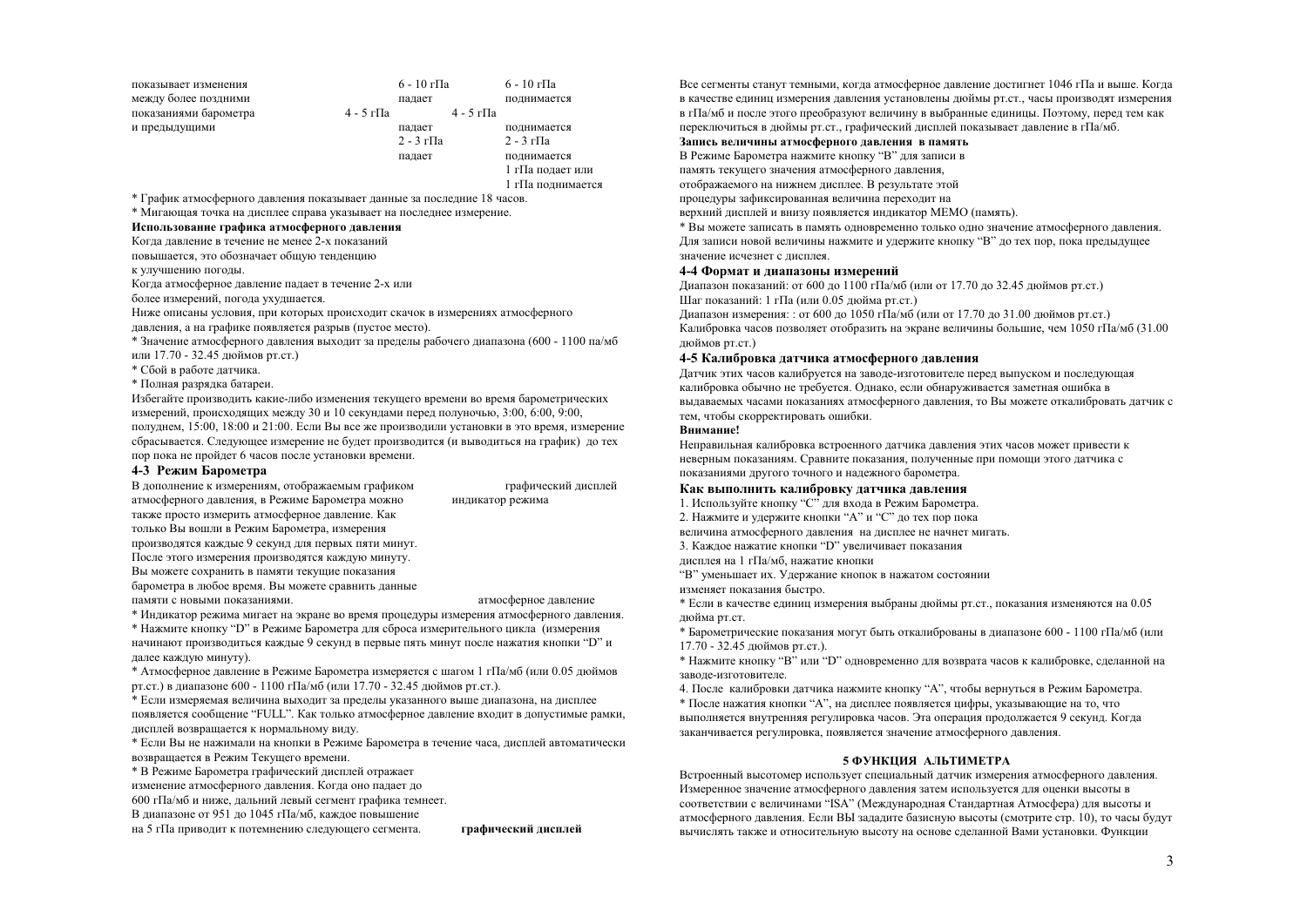высотомера, кроме того, включают сохранение данных в памяти часов и звуковой сигналсообщение о высоте.

#### Внимание!

\* Эти часы оценивают высоту на основании атмосферного давления. Это означает, что показания высоты для одного и того же места могут меняться, если изменяется атмосферное лавление.

\* Внезапная смена поголы может слелать невозможным качественные показания высоты.

\* В часы встроены полупроволниковые латчики лавления, которые реагируют на изменение температуры. Когда производится измерение высоты, обязательно обеспечьте условия, при которых часы не подвергаются резким изменениям температуры.

\* Не используйте часы во время участия в спортивных соревнованиях, где происходит внезапное изменение высоты. Также не используйте часы для измерений, требующих профессионального или промышленного уровня точности. Часы не должны использоваться при занятиях активными упражнениями: прыжки с парашютом, дельтапланеризм, парапланеризм, полеты на одноместных вертолетах, и т.д.

# Применение

\* Перед началом восхождения установите базисную высоту от 0m у подножия горы. Это дает возможность определить разницу между высотой базовой точки и высотой в конце Вашей листанции.

\* Для определения высоты высотного здания, необходимо установить базисную высоту в 0m на уровне первого этажа. Важно, однако, что если здание оборудовано кондиционерами, Вы не получите точных показаний.

\* Лля определения разницы высоты между Вашим домом и другим местом, установите базисную высоту 0m в Вашем доме и она будет сравниваться с показаниями высоты, когда вы прибудете в другое место.

индикатор режима

индикатор режима

#### 5-1 Переключение между метрами и футами

1. Используйте кнопку "С" для того чтобы войти в Режим Альтиметра.

2. Нажмите кнопку "А" дважды. В это время

на экране замигает текущая установка единиц измерения (М или F). 3. Нажмите кнопку "С" для выбора в качестве единиц измерения

метры  $(M)$  или футы  $(F)$ .

4. После выбора "М" или "Ғ" нажмите кнопку "А" для возврата в Режим Альтиметра.

# 5-2 Режим Альтиметра

В Режиме Альтиметра автоматически производятся измерения текущей высоты. Как только Вы вошли в этот режим, измерения начинают производиться каждые 9 секунд в течение первых пяти минут. После этого измерения производятся каждую минуту. Нажатие кнопки

"D" в Режиме Альтиметра сбрасывает измерительный цикл (то есть измерения начинают производиться каждые 9 секунд для первых пяти минут после нажатия кнопки "D" и далее каждую минуту).

# Формат и диапазон измерений

Диапазон показаний: от -4000 до 4000 м (или от -13120 до 13120 ft)

Елинины измерений: 5 м (или 20 ft)

Диапазон измерения: Примерно 4.000 (13120 ft) пределах от -4.000 до 4.000 м (от -13120 до  $13120 \text{ ft}$ 

# 5-3 Показания альтиметра

Используйте кнопку "С" для входа в Режим Альтиметра. графический лисплей

\* Если Вы не работали с кнопками в течение 1 часа в

Режиме Альтиметра, часы автоматически вернутся в

Режим Текушего времени.

\* Если значение высоты выходит за пределы допустимого

диапазона, на экране появляется сообщение FULL

(переполнено). Экран возвращается в нормальное состояние

как только давление вернется в допустимые рамки. \* Индикатор режима мигает на экране во время

текушая высота

наибольшая высота

\* В Режиме Альтиметра графический дисплей отображает изменения высоты. Если текущая высота не более 50 метров (200 футов),

темнеет дальний левый сегмент графика. В

пределах от 50 до 1.005 метров (от 200 до

процедуры измерения высоты.

4.020 футов) кажлое прирошение в 50 метров

#### [Графический лисплей]

(200 футов) приводит к потемнению следующего сегмента. В пределах от 1.005 до 2.805 метров (от 4.020 до 9.420 футов) к потемнению слелующего сегмента приволит кажлое прирошение в 200 метров (800 футов). Все сегменты темнеют на высоте 2805 метров (9420 футов) и выше.

# 5-4 Сохранение в памяти значения высоты

В память автоматически записывается наибольшее значение во время измерений высоты. \* Лля того чтобы стереть из памяти текушее значение высоты, нажмите и удержите кнопку "В" в Режиме Альтиметра до тех пор пока значение не сотрется. После этого в память запишется следующее значение высоты.

\* Важно, что в памяти сохраняются только положительные значения высоты. Если значение высоты во время стирания памяти было отрицательным, на экране не появится значения высоты.

# 5-5 Установка контрольной высоты

После того как Вы установили контрольную высоту, часы автоматически высчитывают разницу между текущим значением высоты и установленным значением. Измерения высоты, производимые Вашими часами, могут быть ошибочными из-за изменений атмосферного давления. Поэтому мы рекомендуем устанавливать эталонную высоту во время восхождения каждый раз когда это возможно.

1. Войлите в Режим Альтиметра и нажмите кнопку "А".

После этого на экране замигает текушее значение эталонной высоты.

2. Каждое нажатие кнопки "D" увеличивает значение на дисплее на

5 м и каждое нажатие кнопки "В" уменьшает текущее значение на

эту величину. Удержание кнопок в нажатом состоянии изменяет показания быстро.

\* Если Вы выбрали футы в качестве единиц измерения, при выполнении вышеописанных операций показания изменяются с прирощением 20 ft.

\* Вы можете откалибровать альтиметр в пределах от 0 до 4000 метров (или от 0 до 13120ft).

\* Нажмите кнопки "В" и "D" одновременно для сброса в 0 эталонной высоты.

3. После калибровки альтиметра нажмите кнопку "А" для возвращения в Режим Альтиметра.

\* После того как Вы нажали кнопку "А", цифры на дисплее указывают на то, что идет внутренняя регулировка. Эта операция продолжается 9 секунд. Когда регулировка

заканчивается, экран возвращается к нормальному Режиму Альтиметра.

\* Если Вы изменяете единицы измерения эталонной высоты (М или F) после ее установки, эталонная высота автоматически переустанавливается в 0000 и устанавливается заводское значение

# 5-6 Звуковой сигнал - сообшение о высоте

Сигнал - сообщение о высоте продолжается 5 секунд каждый раз когда текущая высота совпадает с ране установленной. Вы можете нажать любую кнопку для остановки звукового сигнала.

\* Помните, что звуковые сигналы высоты срабатывают только если часы находятся в Режиме Альтиметра.

# Пример:

Если Вы установили звуковой сигнал на высоте 130 метров, он раздастся когда Вы пройдете отметку 130 метров на Вашем пути к вершине и Вы сможете сойти вниз.

# Установка высоты лля звукового сигнала

1. Войдите в Режим Альтиметра и нажмите кнопку "А".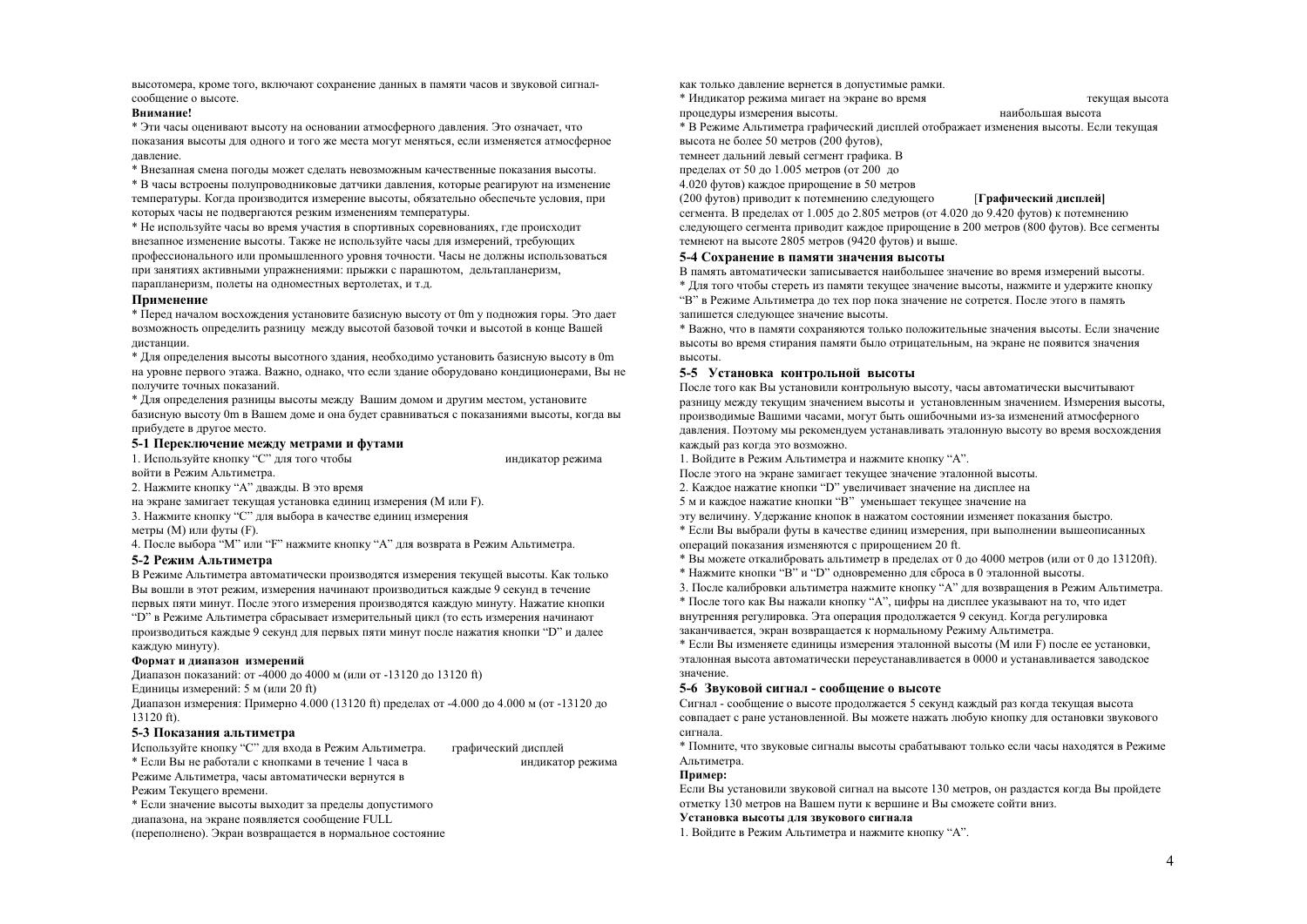После этого на экране замигает текущая эталонная высота.

2. Нажмите кнопку "С" лля вывола на лисплей ранее

установленной высоты на которой срабатывает

звуковой сигнал. В это время на экране появляется инликатор "AL".

3. Нажмите кнопку "D" для увеличения значения

высоты на 5 метров или "В" для его уменьшения. высота срабатывания сигнала

Улержание этих кнопок в нажатом состоянии изменяет показания быстро.

\* Если Вы выбрали футы в качестве единицы измерения, в вышеописанных пунктах прирошение происходит на 20 футов.

\* Вы можете установить высоту срабатывания звукового сигнала в пределах от -4000 до 4000 м (от -13120 ло 13120 ft).

\* При установке значения высоты автоматически включается булильник.

4. После установки высоты срабатывания звукового сигнала нажмите кнопку "А" лля возврата в Режим Альтиметра.

\* Если Вы меняете елиницы измерения высоты (М или F) после установки высоты срабатывания звукового сигнала, будильник автоматически выключается.

#### Включение/ выключение звукового сигнала - сообщения о высоте

1. Войдите в Режим Альтиметра и нажмите кнопку "А". После этого на экране замигает текущее значение эталонной высоты.

2. Нажмите кнопку "С" для вывода на дисплей высоты срабатывания звукового сигнала. В это время на лисплее появляется инликатор "AL".

3. Нажмите кнопки "В" или "D" одновременно для сброса установки в "----" и выключения булильника высоты

4. После выключения булильника нажмите кнопку "А" лля возвращения в Режим Альтиметра.

#### 6 РЕЖИМ БУДИЛЬНИКА

Войдите в Режим Будильника, используя кнопку "С".

Вы можете установить три независимых индикатор режима месяц дата будильников, на которых можно выставить час. минуты, месяц. дату. Когда будильник включен, звуковой сигнал звучит 20 секунд по лостижении установленного времени Нажмите любую кнопку для остановки звукового сигнала. Когда включен Ежечасный сигнал, он

разлается в начале кажлого часа. индикатор включенного будильника Типы будильников № будильника часы минуты

Тип будильника зависит от информации, которую Вы установили.

#### \*Ежелневный булильник

Устанавите время звукового сигнала, часы и минуты Установите "-" в значении месяца и "--" в значении даты (смотрите шаг 4 в разделе "Установка будильника"). Этот тип будильника обеспечивает звонок кажлый день в установленное время.

#### \* Будильник с датой

Установите месяц, дату и время звонка, часы и минуты. Этот тип будильника обеспечивает звонок в установленное время в установленную дату.

#### \*Будильник со звонком в течение месяца

Установите месяц и время звонка, часы и минуты. Установите "--" в значении даты (смотрите шаг 4 в разделе "Установка будильника"). Этот тип будильника обеспечивает звонок каждый день в установленное время в течение установленного месяца.

#### \*Ежемесячный булильник

Установите дату и время звонка, часы и минуты, Установите "-" в значении месяца (смотрите

шаг 4 в разделе "Установка будильника"). Этот будильник обеспечивает звонок каждый месяц в установленное время и дату.

# 6-1 Установка булильника

1. Нажмите кнопку "D" в Режиме Будильника для выбора его типа.



2. После выбора типа булильника нажмите кнопку "А" в Режиме Булильника чтобы на лисплее замигало значение часа.

\* В это время будильник автоматически включается.

3. Нажмите кнопку "С" для перехода мигающего значения из разряда в разряд в следующей последовательности:



4. Нажмите кнопку "D" для увеличения выбранного значения. Удержание этой кнопки в нажатом состоянии позволяет изменять показания на высокой скорости.

\* При установке булильника не включающей в себя месяц (ежелневный или ежемесячный булильник), установите "-"в разряде месяца. Нажимайте кнопку "D" до появления маркера "-"(между 12 и 1) во время мигания значения месяца.

\* При установке будильника, не включающей в себя дату (ежедневный будильник, будильник в течение месяца), установите "--" в разряде даты. Нажимайте кнопку "D" до появления маркера "--" (между 31 и 1) во время мигания значения даты.

\* Временной формат будильника (12-или 24-часовой) совпадает с форматом, установленным в Режиме Текущего времени.

\* Если установлен 12-часовой формат, следите при установке будильника какое время Вы хотите выставить: до полудня (нет индикатора) или после полудня (индикатор Р).

5. После установки времени звонка нажмите кнопку "А" для возвращения в Режим Будильника.

#### Включение и выключение булильника и Ежечасного сигнала

1. Нажмите кнопку "D" в Режиме Будильника для выбора будильника или Ежечасного сигнала

2. После этого нажмите кнопку "В" для включения или выключения выбранного звукового сигнала.

\* Если включен любой из будильников, на дисплее остается индикатор включенного булильника когла Вы переходите в другой режим.

 $( )$ Индикатор включенного Будильника Индикатор включенного Почасового сигнала  $( )$ 

#### Проверка будильника

Нажмите кнопку "D" в Режиме Будильника, чтобы раздался звуковой сигнал.

#### 7 РЕЖИМ СЕКУНДОМЕРА

| Режим позволяет Вам измерить               | текущее время  | 1/100 |
|--------------------------------------------|----------------|-------|
| сек                                        |                |       |
| полное и промежуточные времена событий     |                |       |
| и фиксировать 2 первых места соревнований. |                |       |
| Рабочий лиапазон Общего                    |                |       |
| измеряемого времени ограничен 23 часами    |                |       |
| 59 минутами 59.99 секундами.               |                |       |
|                                            | часы<br>минуты |       |
| секунды                                    |                |       |

а) Измерение чистого времени

индикатор режима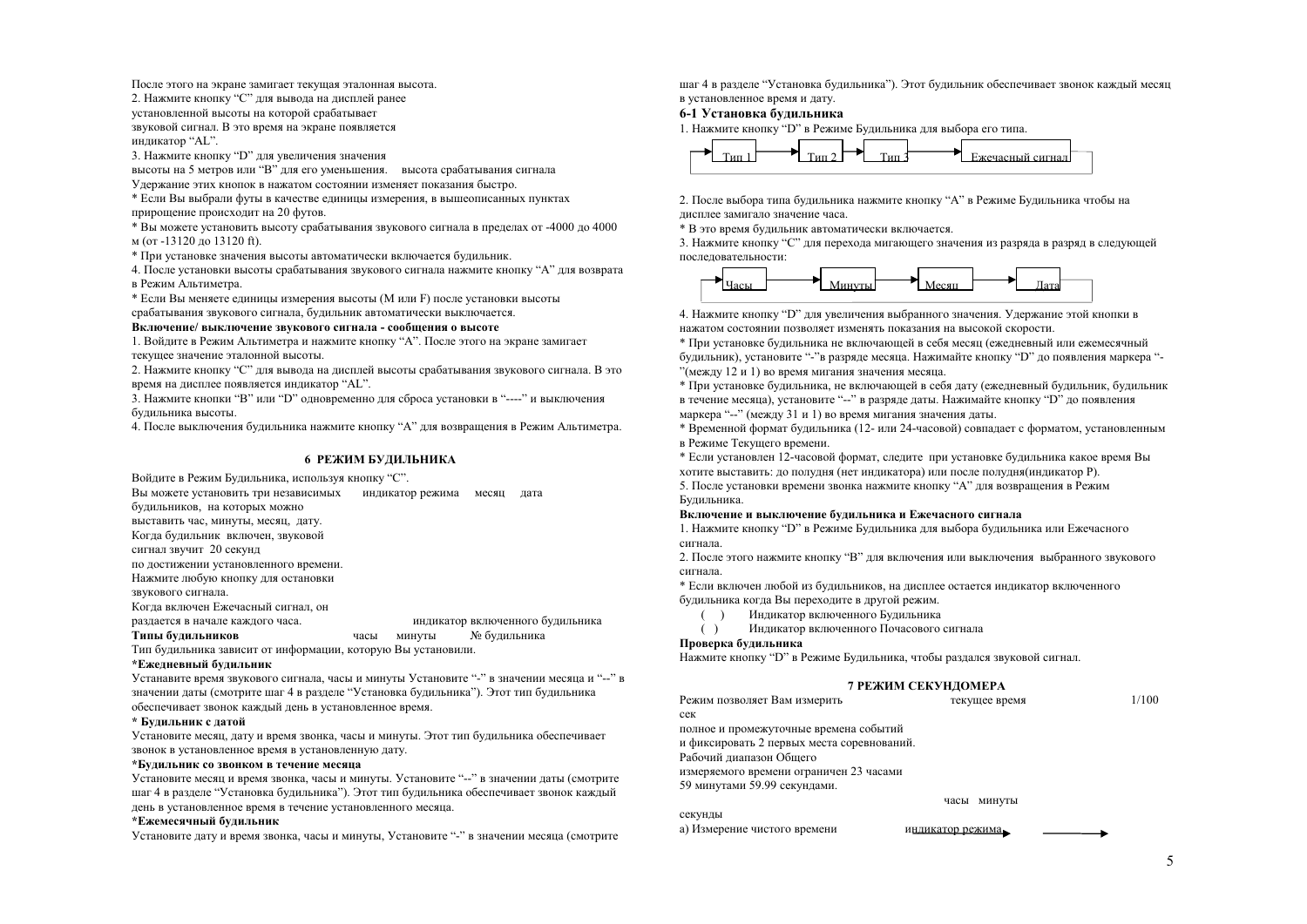

#### 8 ФУНКЦИЯ ПРЕЛУПРЕЖЛЕНИЯ ОБ ОШИБКЕ

Ваши часы автоматически прекрашают провеление измерений при возникновении сбоя в работе датчика, при снижении мощности батареи ниже определенного уровня или при снижении температуры ниже -10 С (14 F).

| Сбой в работе датчика           | Снижение мощности батареи или низкая |
|---------------------------------|--------------------------------------|
| температура                     |                                      |
| Сообщение ERROR (ошибка) и      | сообшение ВАТТ                       |
| трех-секундный звуковой сигнал. |                                      |

#### Внимание!

\* Если сбой в работе датчика произошел в тот момент, когда подошло время измерять атмосферное лавление, на табло в разряле значений атмосферного лавления появится индикатор "-----", а соответствующее место на графике изменения атмосферного давления останется пустым.

\* В некоторых случаях сообщение ERROR (ошибка) или BATT(батарея) может исчезнуть с табло после того, как Вы измените режим. Тогла Вы можете продолжать работу, пользуясь часами обычным образом до тех пор, пока сообщение-предупреждение об ошибке вновь не появится на табло.

Если произошел сбой в работе датчика, необходимо обратиться за помощью к официальному листрибьютору фирмы CASIO или в Сервисный центр. Если появление сообщения BATT (батарея) вызвано очень низкой температурой, то при возвращении часов в условия с нормальной температурой это сообщение должно исчезнуть с табло. Тем не менее, мы рекомендуем Вам проверить часы у официального дистрибьютора CASIO или в Сервисном Центре.

#### 9 ВАЖНО ПРИ ИЗМЕРЕНИЯХ ВЫСОТЫ

#### 9-1 Взаимосвязь между высотой, атмосферным давлением и температурой

Как правило, атмосферное давление и температура уменьшаются с увеличением высоты. В основе измерений этими часами высоты лежат величины "ISA" (международная стандартная атмосфера), установленные Международной Организацией Гражданской Авиации ("ICAO"), которая определяет взаимосвязь между высотой, атмосферным давлением и температурой.



|                   | 1500 м    |                                    | на 1000 м |
|-------------------|-----------|------------------------------------|-----------|
| 1000 <sub>M</sub> |           | 899 гПа/мб   около 11 гПа на 100 м | 85 C      |
|                   | 500 $\mu$ |                                    |           |
| 0м                |           | 1013 гПа/мб] около 12 гПа на 100 м | 15 C      |

Источник: Международная организация Гражданской Авиации



Источник: Международная организация Гражданской Авиации

#### 9-2 Как определить высоту

Существует два стандартных метода выражения высоты: абсолютная высота и относительная высота. Абсолютная высота определяется как абсолютная высота над уровнем моря. Относительная высота определяется как разница между высотой двух различных точек местности.



Пример: Прочтите показания, соответствующие абсолютной высоте. Когда Вы выходите на вершину горы при восхождении, Вы можете откалибровать высотомер, используя другие источники измерения высоты (сигнальные указатели или

карта, например). Сделайте это перед началом Вашего измерения высоты.

- 1. В точке "А" откалибруйте высотометр в 400 м.
- 2. Продолжайте измерения по пути из точки А в точку В, вдоль пути.
- \* Если у Вас есть данные высоты для точки В, Вы должны снова откалибровать высотомер.

\* Будьте внимательны при перекалибровке в точке В если изменилась погода и состояние атмосферы, это может привести к ошибке.

\* К нарушению точности показаний могут привести следующие факторы:

Резкие изменения атмосферного давления возникшие в результате изменения погоды. Резкие изменения температуры.

Сильные механические возлействия на часы.

#### **СПЕНИФИКАНИЯ**

Точность хода при нормальной температуре: +/- 15 секунд в месяц

Режим текущего времени: Часы, минуты, секунды, индикатор до полудня/после полудня (АМ/РМ), год, месяц, дата, день недели

Временная система: Переключатель между 12-часовым и 24-часовым форматом